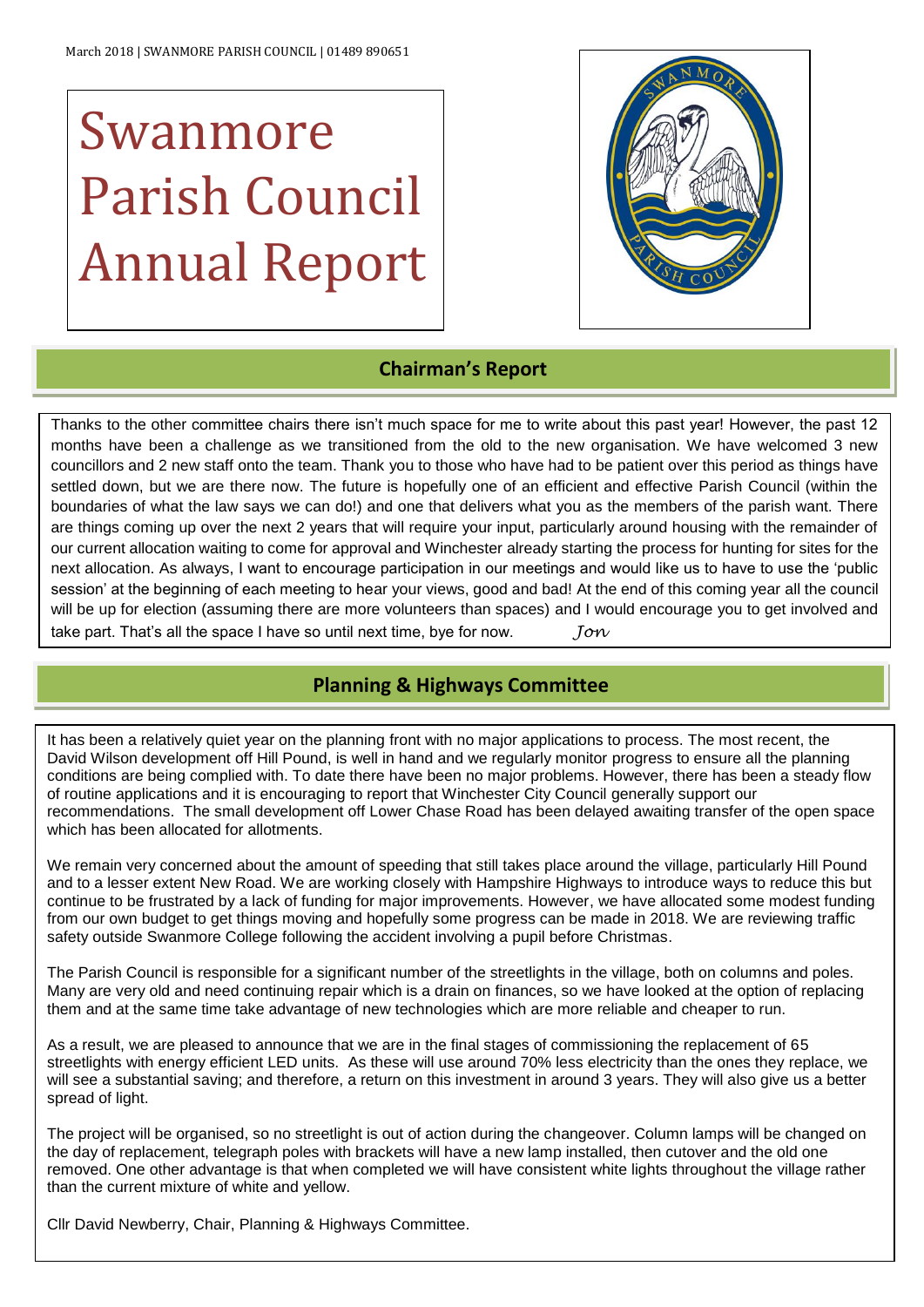# **Community Committee and Community Christmas Tree Event**

 objectives which were attainable, some of its projects were not completed until the current financial year. These included: Although the Community Committee was dissolved at the end of the last financial year since it had achieved all those of its

- $\blacksquare$ • The replacement of the village noticeboard with a four-panel board allowing greater space for community notices and also, the display and distribution of the Swanmore footpath map.
- $\ddot{\phantom{0}}$ • The Installation of a defibrillator in the old BT telephone box at the village centre.

The 2017 Community Christmas Tree Event at the Village Hall was attended by approximately 425 people and generated very positive and enthusiastic feedback both via Facebook and direct to the Parish Office.

 Band while children from the Primary School led the communal carol singing. There was a balloon sculptor making shapes by Swanmore Butchers, a cash bar in the Village Hall and – of course – a visit from Father Christmas who switched on the Entertainment was provided by the village's Irish Dance Group, Swanmore Wind Band and the Swanmore College Jazz for the younger attendees, face painters from Swanmore College raising funds for their school trip to Cambodia, a hog roast Christmas Tree lights.

 The Village Hall made £200 profit from the cash bar to boost their funds and also received an additional generous donation and remained there until Twelfth Night, where it was much admired. Thanks are due to those councillors who comprised the group, Anna Scrace from Swanmore College who designed the event poster, and especially Liz Manship (SPC Projects and from Swanmore Butchers. The Christmas Tree was moved to its usual location outside the Primary School after the event Christmas Event Working Group as well as Vicky Newhouse (Village Hall Committee secretary) who joined the working Contracts Officer) who ensured that everything went according to plan.

This year's Community Christmas Tree Event is scheduled for Friday 7 December.

Cllr Penny Clive, Chair, Christmas Tree Working Group

### **Open Spaces & Amenities Committee**

The good weather over the summer has enabled the Parish Council and our volunteers to complete numerous improvements across the Parish. These include maintenance work to the Cricket Pavilion, play equipment, noticeboards and the additional provision of handrails and benches where required.

Sadly, we must report there was a significant amount of vandalism and other anti-social behaviour in 2017. The damage, costing several hundred pounds to rectify, used money that otherwise could have been spent on further improvements to our facilities rather than rectification. We appreciate the support from our ACSO Michael Thomas and our local neighbourhood policing team in dealing with these challenges.

During the last year the Parish Council has cleared scrub and small trees where they have significantly encroached upon the grassland in Marshes Meadow. As the area contains 'Sites of Important Nature Conservation' (SINC) we are keen to protect this status and the related floral, insect and related wildlife habitats that the meadow and surrounding areas provide. As part of this of this, the Swanmore Conservation Group continue to demonstrate their enthusiastic and knowledgeable support within Marsh's Meadow, Green's Wood and around Swanmore (Drovers) Pond. This work, performed in all weathers, has also helped to keep these popular walking routes accessible, allowing both residents and visitors to enjoy our much-valued open spaces.

Our Footpath Warden has been working with us to identify priorities regarding local rights of way that require improvement. As a result, some improvements have already been completed and we now have a clear understanding where the Parish Council can help further, especially paths that are prone to being very muddy or overgrown. Even during the winter months, the footpaths, bridleways and byways within Swanmore Parish remain popular, our leaflet detailing the local footpaths is available from the council office, online or by the Parish Noticeboard in the village centre.

Our aspirations to improve and expand the village centre car park are progressing well, the objective being to reduce the traffic congestion around the village centre. Following work to create a detailed design we are now close to requesting planning permission, the details being available to view on our website.

Your Parish Council continues to explore further opportunities for our village recreational areas, including the provision of sports and community facilities for all. We are therefore always pleased to hear of any suggestions that we may not have already considered.

Cllr Andy Rankine, Chair, Open Spaces & Amenities Committee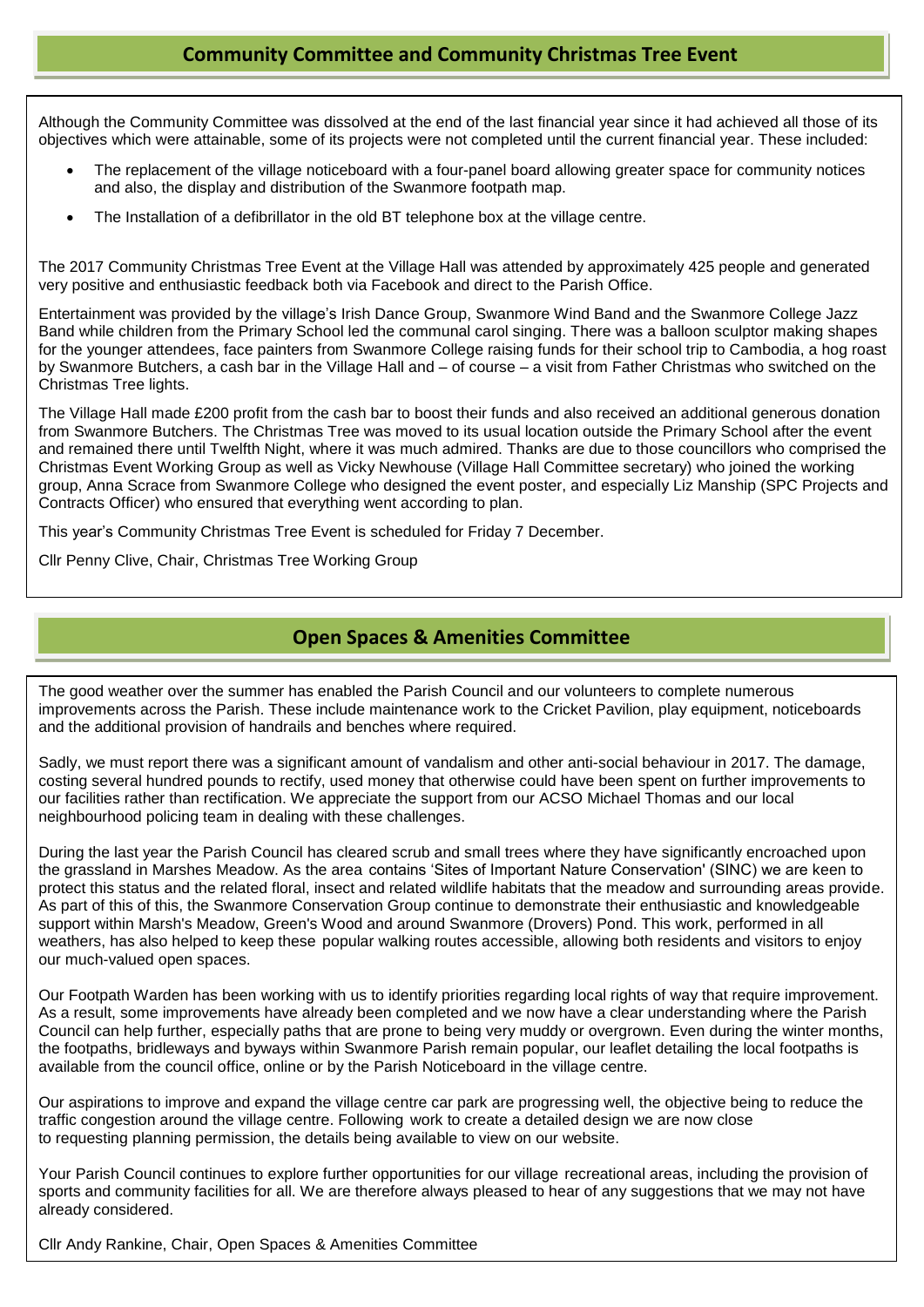# **New Road Playing Field Committee**

The New Road Committee was set up to manage the implementation of the improvements to facilities at the New Road Playing Field that Swanmore residents identified in a survey in 2014 and were refined further during consultation in early 2017. Since inception the committee has continued to refine requirements by further consultations especially around the Skate Park and the running facilities allowing us to build up a comprehensive tender for the works. This process has now been completed successfully with the selection of a preferred supplier.

This improved facility will include a new state of the art concrete skate park, a 4x100 metre running track finished to stadium quality, a 500 metre Jogging / Cycle track, an extension to the car park and a toilet block.

This significant project for the parish is over 50% funded directly by contributions received from developers building houses in Swanmore and open spaces grants, and we are currently in negotiation with Winchester City council to make up the balance from their developer contributions. None of the cost of this project is currently funded from the precept.

We are in the process of finalising designs and developing detailed plans. The intention is to have all the elements detailed above completed before the start of the school summer holidays at the end of July this year assuming funding is approved.

The committee is really looking forward to delivering this new and extensive facility for both Swanmore and the surrounding area with facilities which can be enjoyed by users of all ages.

Cllr Pete Ansty, Chair, New Road Playing Field Committee

# **West Hoe Cemetery Management Committee**

Once again, the West Hoe Cemetery Management Committee has had a busy year with some significant new developments scheduled for completion in the 2018/19.

Plans are now well advanced for the creation of a wildflower meadow at the far side of the cemetery for the internment of cremation ashes. A hornbeam hedge with interspersed rowan trees – matching that planted last year between two of the designated burial areas – is now in place and the new site will be rotavated and seeded this spring. The South Downs Natural Burial Site at East Meon does not accept cremation ashes for burial and there would appear to be local demand for such a natural site. The Committee believes that West Hoe's Meadow will provide a peaceful and environmentally-friendly location for families who would prefer a more natural site for their loved one's ashes with individual plots that can be planted with native bulbs if desired.

Plans are also progressing for a Pet's Cemetery to be located to the left of the entrance gates and thus outside the consecrated area of the Cemetery. The project has already received a positive response from local residents with around five times as many of those who commented on the proposal being in favour, compared with those against. Initially the area will be hedged, fenced and the layout of plots planned. It should be available for use during the 2018/19 financial year.

future care of the site. Fortunately, too, the badgers currently appear to have moved elsewhere. The Committee would also like to record its thanks to Roger Barrow, the cemetery's former groundsman, for his many years of service.<br> There was significant damage at the cemetery late last year, seemingly due to badgers digging at the site, and we have also had issues over maintenance with the current grounds contractor. Mindful of the need to control costs, the grounds contract was put up for tender and a new grounds contractor was appointed from 1 April 2017. Unfortunately, owing to the contractor's subsequent staffing problems, all was not as the Committee would have wished, with the result that after a further round of tendering a new contractor will take over maintenance from 1 April. This contractor has previous experience of cemetery maintenance and had already completed some hedging work for us, so we are optimistic for the

been removed. These had been planted too closely together, were already growing into each other and there was a danger aracturen roots would interfere with grave plots in coming years. The remaining oak trees will be incorporated into<br>shrubberies which will mark the boundaries between new areas for cremation ashes and burials which are pla **INCOME** years ahead. Work has continued clearing the self-seeded trees invading the shrubbery areas and several young oak trees have also that their roots would interfere with grave plots in coming years. The remaining oak trees will be incorporated into

During the year families and visitors to the cemetery have been reminded of the rules and regulations limiting the items Bank Interest Excessive numbers of ornaments and flower pots make good grounds maintenance extremely<br>which may be left on plots. Excessive numbers of ornaments and flower pots make good grounds maintenance extremely difficult. The Committee will continue to encourage adherence to the Cemetery regulations and limit the numbers of objects  $graves.$ left on graves.

The Committee is very appreciative of the support given to the cemetery by Bishop's Waltham and Swanmore Parish Councils. Both Councils provide funding for the cemetery on a two-thirds (BWPC), one-third (SPC) basis.

Councillors and staff on this Committee take pride in the cemetery and work hard to ensure that it continues to be a peaceful and calm resting place for our loved ones. **The analysis of the calculate ones** of the control of the control of the control of the control of the control of the control of the control of the control of the contro

Cllr Penny Clive, Chairman, West Hoe Cemetery Management Committee.